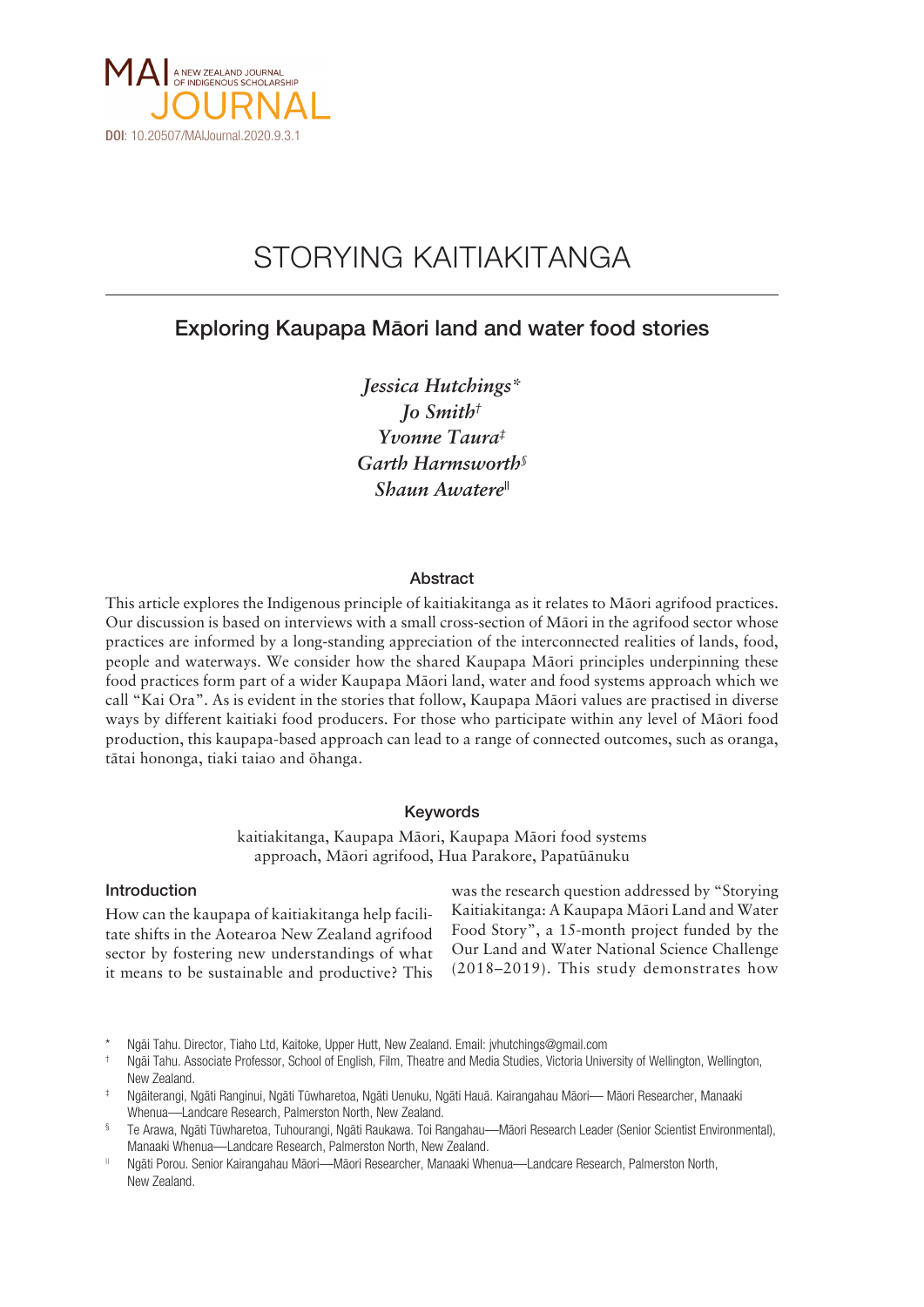selected Mäori agrifood practices and aspirations can shape new approaches to the conceptualisation of New Zealand-based agrifood production. Kaupapa Mäori-based agribusiness has a significant history to offer success stories on how to undertake business differently in the food and farming sectors (Harmsworth et al., 2015; Reid et al., 2013; Ruru, 2015; Tipa et al., 2017). These practices also highlight the challenges and barriers that limit the flourishing of whänau-, hapü- and iwi-led ways of doing, being and knowing. Yet how widely known are these Kaupapa Mäori practices and constraints? And what lessons can be learnt from these initiatives that aim for a systems approach that balances cultural, social, environmental and economic outcomes? We suggest that shining a light on existing Mäori agrifood traditions and innovations and their underpinning cultural values can inspire Mäori communities and individuals—as well as non-Mäori decisionmakers in the agrifood sector—to reframe ideas about sustainability and productivity in Aotearoa New Zealand and overseas.

The stakes for developing Kaupapa Mäori land and water food stories are high in light of national efforts to develop a coherent and compelling Aotearoa New Zealand food story for global markets (Massey, 2017; Pawson, 2018). Long known as an agricultural and farming nation, New Zealand promotes its agricultural products as sustainable, traceable, niche market oriented and high premium valued. Mäori are increasingly important players in this food provenance story, and Mäori terms such as manaakitanga and kaitiakitanga are now becoming commonplace in the national market and export vocabulary (Johnson, 2017). We argue that by understanding and incorporating holistic Mäori approaches into a national story about farming, food and hospitality, we can provide inspiration for Mäori whänau, hapü and iwi as well as non-Mäori.

Our discussion is based on interviews with a small cross-section of Mäori in the agrifood sector whose practices are informed by a long-standing appreciation of the interconnected realities of lands, food, people and waterways. The research was approved by the Victoria University of Wellington Human Ethics Committee (ResearchMaster reference number 0000026105).

Table 1 presents our cohort, organised from the least to the most commercial.

Within this project we define Mäori agrifood as the commercial production of food by farmers and retailers as well as non-commercial food production and harvesting practices based on

Mäori values and principles. In defining Mäori agrifood in this manner, we follow a diverse Mäori economies approach that premises the diversity of Mäori practices in terms of scale, size and modes of production as well as the multiple forms of social and cultural capital that arise from such practices. Our Kaupapa Mäori approach included engagement with 11 Mäori agrifood producers and kaitiaki, including small, medium and large agrifood entities that were either commercial or non-commercial and whänau, hapü or iwi driven. The project's röpü tikanga rangahau, which included expert advisors Garth Harmsworth and Shaun Awatere, suggested we take this approach in order to capture the range of underlying and sometimes invisible drivers that shape Mäori production practices (Awatere et al., 2017; Harmsworth et al., 2009). As Indigenous scholars have argued, a diverse Mäori economies approach:

provides a platform from which to counter the dominant Western narrative surrounding notions of economy, and bring to the fore forms of enterprise and practices all too often "hidden" or viewed as alternative, and therefore deemed inferior. (Amoamo et al., 2018, p. 1)

In line with this approach, one of the aims of Storying Kaitiakitanga is to join individual food stories together to form a collective understanding that shines light on, and reveals, the often hidden dimensions of the kaupapa of kaitiakitanga as it relates to food production.

#### Our approach

Our research approach affirms the power of körero and storytelling grounded in a ki uta ki tai ("to the mountains, to the sea") standpoint. This standpoint acknowledges the importance of understanding Kaupapa Mäori land and water food stories "all the way down" to the fundamental connection and interdependencies between whakapapa, tangata, whenua and awa, and the kaitiakitanga obligations underpinning these relationships. Aligned with this approach, our fieldwork activities not only included interviews; we also worked with a graphic designer and photographer (Desna Whaanga-Schollum) to develop visual storytelling techniques throughout the project to complement the overall research findings. All interviews were transcribed and transcripts and photography returned to participants for checking. We then developed individual Kaupapa Mäori food stories in the form of research summaries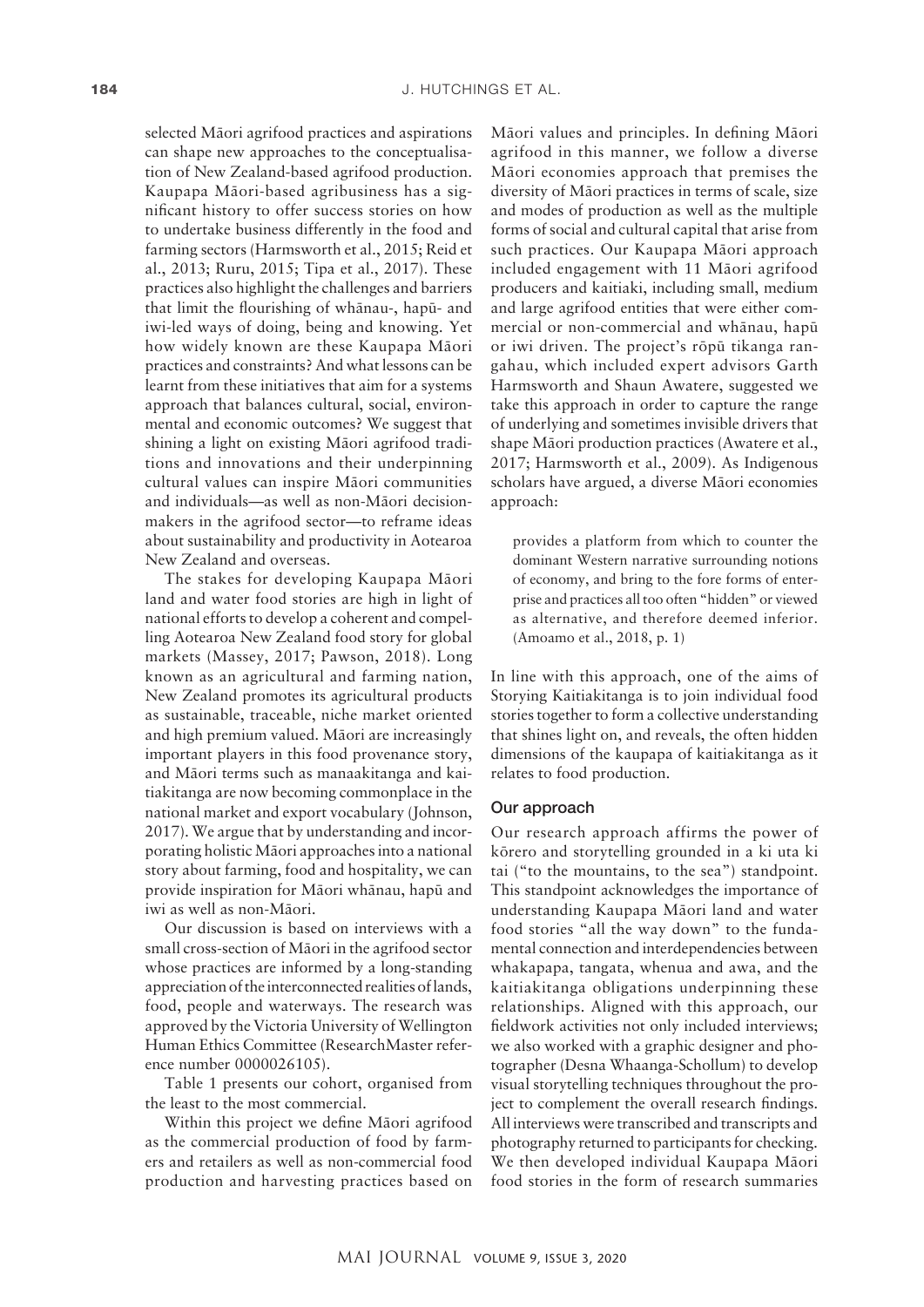| Interviewees                                                                | Location                                              | <b>Activities</b>                                                                                                                                                       | Kaitiakitanga stories                                                                                                                                                        |
|-----------------------------------------------------------------------------|-------------------------------------------------------|-------------------------------------------------------------------------------------------------------------------------------------------------------------------------|------------------------------------------------------------------------------------------------------------------------------------------------------------------------------|
| Mere Whaanga<br>and Richard Allen,<br>Taipōrutu                             | Te Māhia<br>Peninsula                                 | Kōura and ahikaa activities<br>on whānau lands                                                                                                                          | Whanaungatanga; land healing                                                                                                                                                 |
| Hineamaru<br>Ropati, Kiatiaki,<br>Papatūānuku Kōkiri<br>Marae               | Mangere                                               | Māra kai; Hua Parakore                                                                                                                                                  | Restoration of marginal lands;<br>care for the dreams of kaumātua;<br>care for community                                                                                     |
| Caleb Royal                                                                 | Collectivised<br>iwi/hapū in<br>Ōtaki                 | Tuna, cattle and sheep for<br>marae                                                                                                                                     | Reclamation of marginal lands;<br>care and reconstitution of<br>wetlands                                                                                                     |
| Manaia Cunningham,<br>Koukourarata Marae                                    | Port Levy,<br><b>Banks</b><br>Peninsula,<br>Ngāi Tahu | Māra kai at a hapū level;<br>restoration of hapū land<br>to build whānau and hapū<br>wellbeing; connection to<br>place, food sovereignty<br>practices and food security | Oranga of the whānau me te<br>hapū                                                                                                                                           |
| John Reid                                                                   | Kaimahi for<br>Ngāi Tahu                              | Ngāi Tahu mahika kai and<br>perfume                                                                                                                                     | Colonial trauma; land healing                                                                                                                                                |
| Richard Jones, Chief<br>Experiences Officer,<br>Poutama Trust               | National<br>non-profit<br>organisation                | Supports Māori enterprises                                                                                                                                              | Whanaungatanga;<br>collectivisation; quality assurance                                                                                                                       |
| George Mackey,<br>Spokesman, and Ben<br>Mackey, Chairman,<br>Tawapata South | Te Mahia<br>Peninsula                                 | Cattle and beef                                                                                                                                                         | Working for shareholders;<br>predator-free aims; native<br>plantings                                                                                                         |
| Ratahi Cross,<br>Chairman, Te Awa<br>Huka Pak                               | Tauranga<br>Moana                                     | Collective processing<br>of kiwifruit; farming of<br>traditional cultivation<br>landscapes                                                                              | Kiwifruit production on<br>traditional lands; green spaces<br>within an intensive urbanised/<br>industrialised area                                                          |
| Eugene and Laney<br>Hunia, Directors,<br>Whenua Honey                       | East Coast<br>(Opotiki)                               | Honey                                                                                                                                                                   | Collectivises marginal Māori<br>landowners to engage with<br>beekeepers; care for whānau<br>through involvement in business                                                  |
| Gretta Carney, Co-<br>owner, Hapī Clean<br>Kai Co-op                        | Based in<br>Napier                                    | Retail—Hua Parakore                                                                                                                                                     | Whānau-centric business with<br>strong relationship with mana<br>whenua; care given to others<br>through food products; care<br>for each other as workers/<br>collaborators; |
|                                                                             |                                                       |                                                                                                                                                                         | Hua Parakore-verified                                                                                                                                                        |
| Cathy Taite-<br>Jaimeson, Director,<br><b>Biofarm Products</b>              | Manawatū                                              | Organic; Hua Parakore;<br>yoghurt and milk                                                                                                                              | Low-impact dairying;<br>biodynamic approach to lands<br>and Hua Parakore-verified; land<br>healing                                                                           |

TABLE 1 Our interview participants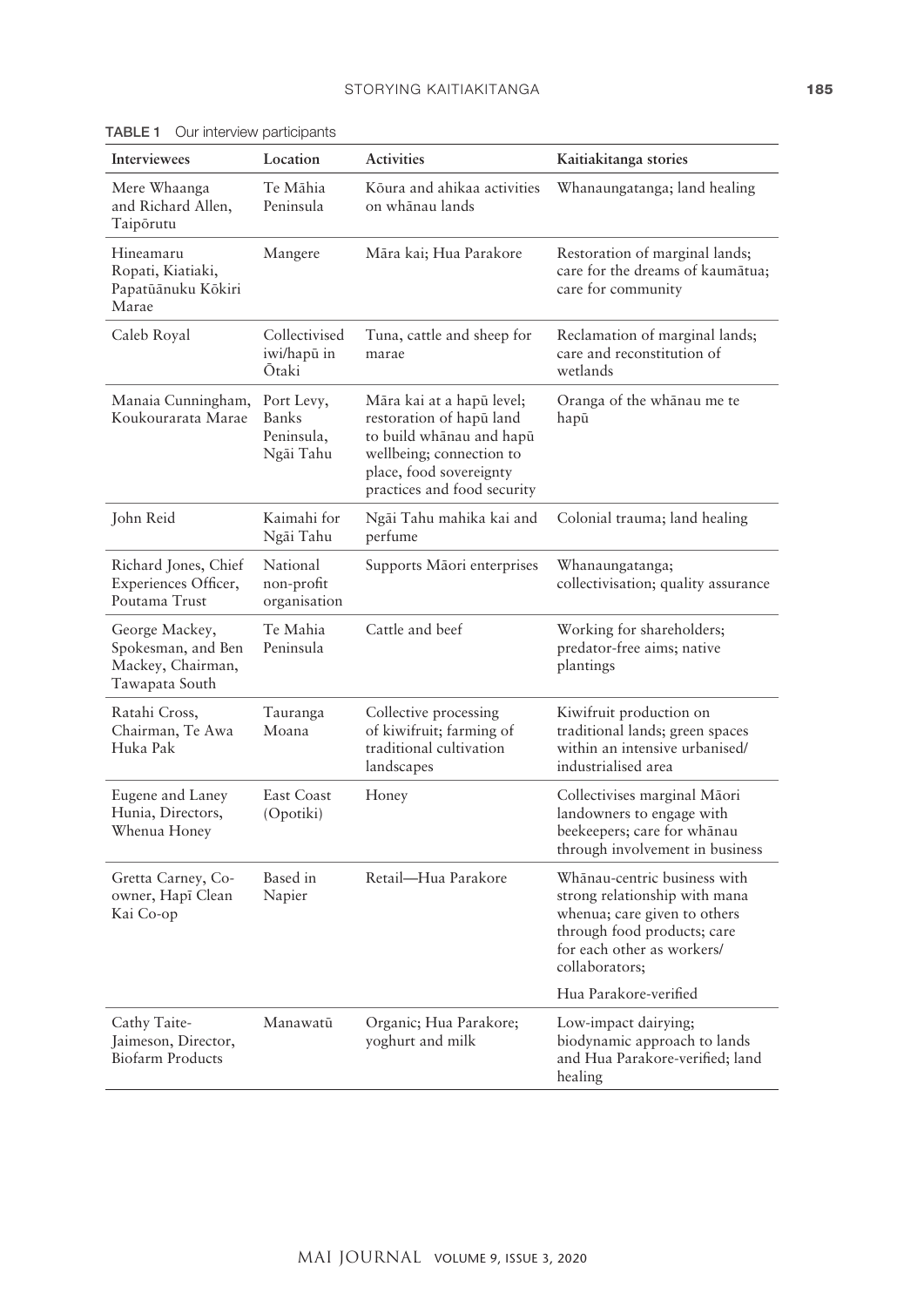which we have made freely available on the project website [\(www.storyingkaitiakitanga.co.nz](http://www.storyingkaitiakitanga.co.nz)). We see these research summaries as kaitiaki storytelling tools that Mäori agrifood producers might use to tell their Kaupapa Mäori land and water food story to stakeholders and communities, as well as the wider public. The purpose of this article is to offer a synthesis of the shared kaupapa that inform these kaitiaki stories and to explore a possible food systems approach which we call "Kai Ora".

These individual food stories feature körero with Mäori food growers, producers and retailers, as well as those who support these activities, such as board members and professional service providers. Across their shared körero you will find common Kaupapa Mäori principles in play, including kaitiakitanga, manaakitanga, mauri, wairua, moemoeä, whanaungatanga, türanga and rangatiratanga. All stories embellish the interwoven relationship between tangata and whenua and how our landscapes and waterways define us as Mäori. These Mäori food stories share the moemoeä of participants who grow, produce or sell food in order to enhance specific landscapes and peoples. Their stories tell us, amongst other things, how köura grown on whänau lands could become an ahikaa catalyst, how mära kai initiatives could be the pathway to greater rangatiratanga and oranga, and how building a clean kai co-op through whanaungatanga principles could mean inspiring the next generation to do things differently.

#### Our conceptual framework: Ki uta ki tai

"Ki uta ki tai" is a conceptual framing taken from the field of Mäori resource management, where the term is used to reflect the interconnectedness and interdependencies of the natural world and tangata whenua relations (Harmsworth & Awatere, 2013). The phrase implicitly refers to the atua of mountains and seas and their function as identity markers for particular peoples in particular places. Ki uta ki tai is also used by Ngäi Tahu as a framing device to reflect their view of environmental and resource management and related planning practices (Te Waihora Co-Governance Group, n.d.). Ki uta ki tai encapsulates spiritual, physical and human elements blurring the lines prevalent in Western knowledge systems that make distinctions between the human, physical and spiritual worlds. Furthermore, it emphasises how the health and wellbeing of people is inextricably linked to the natural environment (Tipa et al., 2016).

The standpoint of ki uta ki tai reinforces our understanding that all food-growing activities are part of a complex woven universe that is interdependent and thus related to a larger and interconnected whole (Marsden, 2003). In this approach food is not simply the outcome of the labour of people and production, where resources and ecosystems are simply there to be exploited, but rather an embedded connection to human, physical and spiritual realms.

Tau utu utu—always giving benefit to the resource by giving back what is taken—is an important part of these interlinking realms. The Mäori food producer in this model becomes the mediator between the atua dimensions of natural resources such as healthy soils, ecosystems and water, and is inextricably linked to whänau and manuhiri who encounter, sense, nurture, engage and ultimately benefit from these mediating and reciprocal practices. In what follows, we discuss the shared kaupapa that can be found across the research summaries to build a bigger picture of what a Kaupapa Mäori land and water food story might look like.

# Shared kaupapa across the research summaries

According to the chair of independent charitable trust Poutama, Richard Jones (Ngäti Maniapoto, Ngäti Whakaue, Ngäti Pikiao), communicating Mäori cultural values is an integral part of agrifood practices which can help businesses stand out in a very crowded and competitive sector. As Richard notes, Mäori values of kaitiakitanga and manaakitanga are part of the story for Mäori businesses today, but these stories need to be backed up by actions and practices: "We're all quite good at throwing out those terms—the 'tanga's' as we call them—but it's about being able to really back it up now." With Richard's körero in mind, below we discuss how our participants express various values and principles that inform their day-to-day practices as well as how these kaupapa shape more long-term visions. The prevailing kaupapa within the körero gathered are kaitiakitanga, whanaungatanga, moemoeä, türanga, mauri, wairua and rangatiratanga. When enacted, these kaupapa are forms of rongoä that hold great potential for future discussions about New Zealand agrifood practices more generally. As is evident in the stories that follow, these central values are practised in diverse ways by different kaitiaki food producers. For those who participate within any level of Mäori food production, this kaupapa-based approach can lead to a range of connected outcomes, such as oranga, tätai hononga, tiaki taiao and öhanga.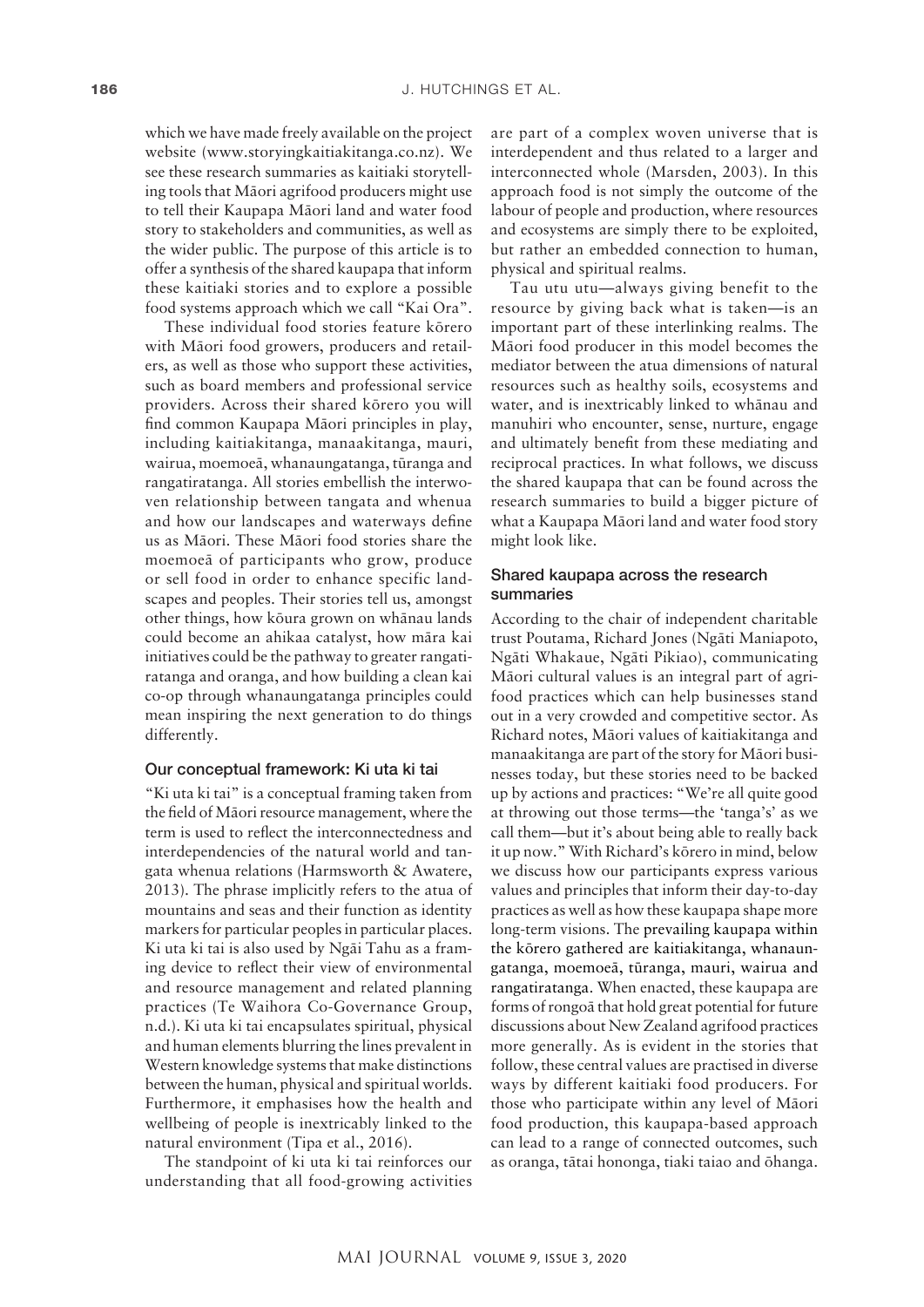#### Kaitiakitanga

A Kaupapa Mäori food systems approach thinks about food production and land use holistically from the viewpoint of kaitiakitanga, first and foremost. The term kaitiakitanga has been used by many New Zealand Crown entities and organisations to define conservation and guardianship activities and responsibilities in quite focused ways. For example, the Department of Conservation makes extensive use of the guardianship dimensions of kaitiakitanga in relation to the conservation estate and biodiversity. In this study, körero from participants suggest that kaitiakitanga concepts should be expanded and applied across productive farming systems and commercial food production. Indeed, findings from our project show that Mäori hold diverse views about kaitiakitanga that could drive transformations in land and water usage more generally. Our participants revealed kaitiakitanga as more than simply a discourse of sustainability and productivity within a limited worldview of landscape policy and planning. We argue that kaitiakitanga in a broader sense involves physical, emotional and spiritual connectedness, and a sense of being embedded in a particular place (ki uta ki tai). It is a way of life that, in senior researcher John Reid's words, "means you have a point of comparison about how you should treat people and land and water". Kaitiakitanga forces us to think in an integrated way about the practices we engage in and the flow-on effects of these practices.

Körero from participants help develop a deeper understanding of the meaning of kaitiakitanga. For example, Cathy Taite-Jamieson (Ngäti Tukorehe), one of the earliest proponents of organic dairy farming in Aotearoa and director of Biofarm Products, practises kaitiakitanga by being "consciously tuned in" to the woven universe of stars, moon, whenua, plants, livestock and, ultimately, the consumers who purchase her yoghurt. Food production from this viewpoint means that the yoghurt we see in supermarkets across the country (produced by a small herd of 100 cows) functions as a conduit between whenua and consumer. While conventional farmers produce raw milk at large volumes, Biofarm controls more of the supply chain to produce a premium product that upholds the brand's vision of "farming for life" in all its biodiversity. Even while Biofarm operates in a niche space enabled by large mass-produced dairy commodities, their success challenges conventional wisdom that assumes a productive unit requires volume.

We also see kaitiakitanga expressed in relation to community gardens based in urban

environments. Hineamaru Ropati (Ngäti Hine) is a trustee of Papatüänuku Kökiri Marae, which is an urban marae located in Mangere, South Auckland. Hineamaru helps to support the dreams and aspirations of those kaumätua and kuia who established the marae in 1986. Papatüänuku Kökiri Marae was built on lands held by the local council, who used it as a dumping ground. Over time the marae has cultivated and elevated the health of the soil to meet the standards of Hua Parakore, and Indigenous hallmark of excellence for food and product production (see Hutchings et al., 2012). People from across South Auckland now come to the marae, not only to participate in gardening on site, but also to uplift soils for their garden beds at home. Knowing the whakapapa of the soil, community members can grow kai on their own terms and at their own homes, knowing the integrity that comes from the decades of soil care and education offered by Papatüänuku Kökiri Marae.

Kaitiakitanga also relates to commercial food producers, such as Hapï Clean Kai Co-op, who base their practices on the Hua Parakore organics system. While körero from some participants raised questions about what it might mean to tell a *Mäori* food story in relation to non-Indigenous products such as sheep, beef or kiwifruit, Hapï Clean Kai Co-op draws on kaupapa as part of its business model to offer a range of chemical-free, waste-free, allergy-free and sugar-free food products. Such food products increasingly attract the attention of affluent and health conscious consumers, yet Hapï's points of difference are the kaupapa underpinning their practices. These include the kaupapa of whanaungatanga.

# Whanaungatanga

Hapï Clean Kai Co-op co-owner Gretta Carney (Te Ätihaunui-a-Paparängi, Tüwharetoa) has developed an ethical food business that has, at its heart, the wellbeing of all involved, including Te Ao Türoa. People who join the Hapï team are viewed as whänau who bring particular skills and strengths to form a collective whole. Beyond the everyday practices of the café, where whanaungatanga can be seen and sensed in action, Hapï also caters for significant Mäori cultural events such as Te Matatini. Gretta's youthful team become the face of clean healthy kai at such events and thus act as role models for rangatahi who might consider food industry employment opportunities for themselves. Placing whanaungatanga as a kaupapa of the Hapï enterprise also brings te oranga o te whänau into play, thereby subverting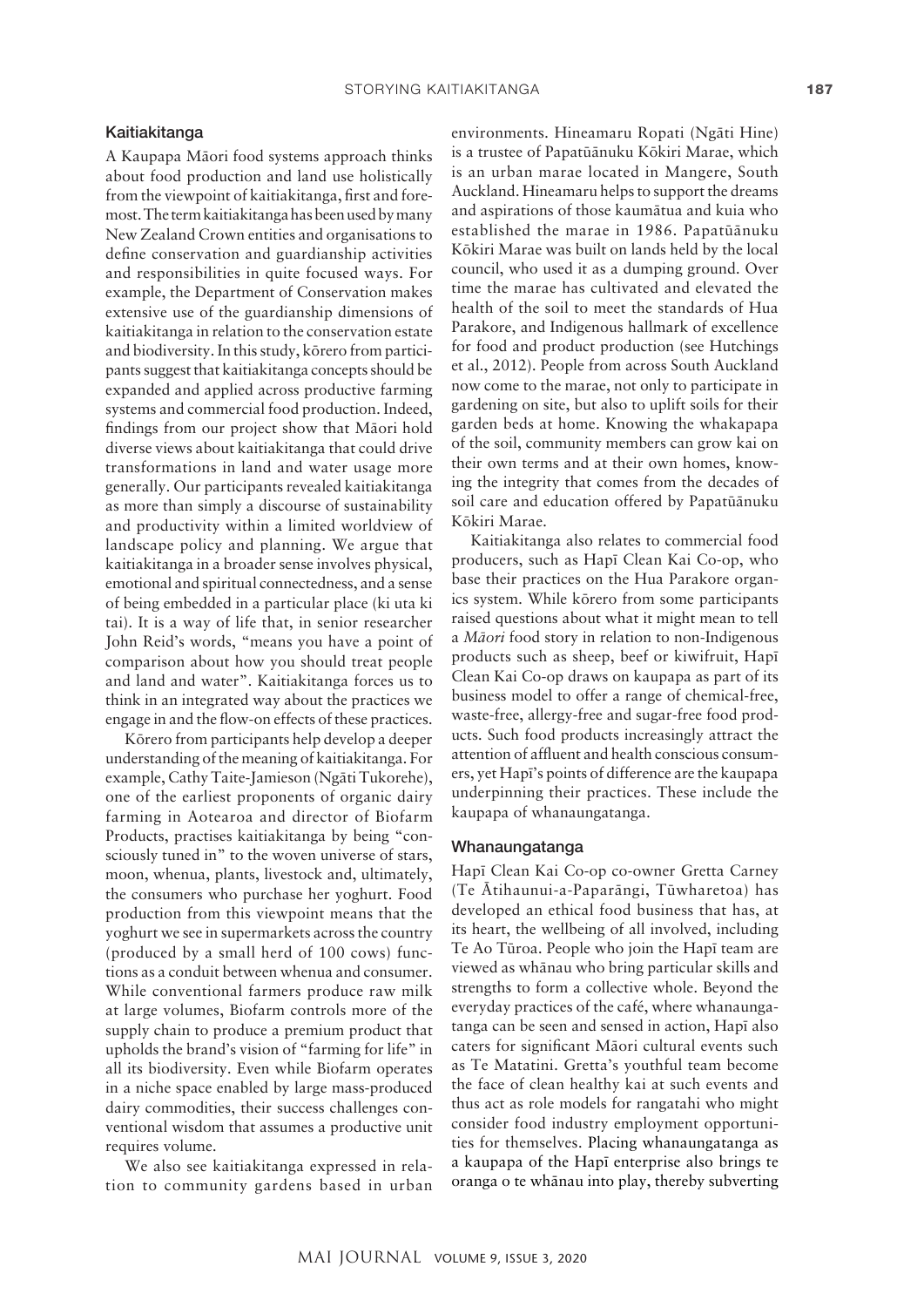capitalist models of entrepreneurship that see workers as simply a means to increase productivity. The Mäori food enterprise that is Hapï has the wellbeing of both workers and customers at the heart of its productivity paradigm.

Introduced above, Poutama Trust is a charitable organisation that supports Mäori food and beverage enterprises, and helps build scale by collectivising energies and ideas across the Mäori agrifood sector. As Richard Jones states:

We're like an independent self-funded charitable trust that works pretty much in the area of Mäori business enablement and I say enablement in the broader sense because there's a whole lot of things we do, from investing small sums of money to bringing Mäori groups together to invest large sums of money into various activities and projects. Our services cover the whole of the country plus we do a fair bit of work internationally. A lot of our work is in food and beverage because that seems to be a space, if you look from one end of the country to the other and you want to identify a common thing that Mäori are doing, a lot are in food and beverage.

A strength of Poutama Trust is its capacity to stimulate and support whanaungatanga across the food and beverage sector. Richard adds:

If we can't help, and often we can't, we can refer them to other areas. But at least our biggest strength is our network, our connections and our leverage. We can open our networks and connections up for these businesses and that's basically what's happened with a lot of these collaborative groupings that we've done in food and beverage.

Whanaungatanga also plays a role in the business practices of Whenua Honey, an East Coast honey business run by Eugene and Laney Hunia, who include their children, Tea, Jett, Sol (and recent addition, Sam), in all aspects of the enterprise. Whänau is at the heart of this business and Whenua Honey's labelling features their child Sol, while their first ever honey harvest for the market was aided by daughter Jett and her school friends in exchange for a summer on the coast. While working as beekeepers, the Hunia whänau noticed how access to blocks of mänuka (*Leptospermum scoparium*) was a precious thing. They saw an opportunity to work with other Mäori landowners to gain benefits from the honey industry, and they were also in a position to grow capability for beekeepers by acting as conduits to access Mäori

lands. Born out of a desire to ensure that Mäori landowners benefit from the honey products being produced on their whenua and a commitment to giving back to community, the Hunia whänau help foster relationships between Mäori landowners and beekeepers so that the benefits flow in all directions. This connective approach expresses a more expansive form of whanaungatanga that includes Mäori and non-Mäori interested in enhancing the integrity of the honey business and maintaining a transparent practice. Inspiring their children to learn about and actively engage in the honey business is also a form of intergenerational knowledge transmission based on another significant kaupapa, that of moemoeä.

#### Moemoeä

Körero from participants often turned to the dreams and aspirations of tüpuna and future generations, as the basis for current activities and practices. Hineamaru Ropati is kaitiaki of the moemoeä of earlier generations who founded Papatüänuku Kökiri Marae. Gretta Carney aspires to providing healthy, life-enhancing kai for her customers and communities. Eugene and Laney Hunia include their children in their whänau business so that they have skills and options for the future. Moemoeä is also a crucial aspect of the vision that whänau landholder Mere Whaanga and fellow Te Mähia Peninsula resident Richard Allen have for Taipörutu. They are exploring the possibilities of growing köura at Taipörutu, a vulnerable kai awa that is part of their wider vision for the whenua and whänau. Köura is an indicator species that signals the existence of healthy waterways, and Mere and Richard believe that the cultivation of köura can complement the wider ecosystem of Taipörutu, which features multipurpose plantings that support bee colonies, enrich soil and help filter water. These aspirations provide the basis for the possibility of the return of whänau to this landscape to take up roles as ahikaa.

Aspects of moemoeä can also be found in the körero given to us by John Reid. As well as outlining the work he has done with Ngäi Tahu to develop sustainable tribal development, John drew our attention to an emerging body of Indigenous literature that acknowledges the historical and intergenerational effects of colonisation and the trauma that comes from being disconnected from ancestral lands, which are not only tüpuna and the basis of identity, but also the foundation for economic survival. The notion of land healing is a prominent aspect in this literature, and John acknowledges the interconnected realities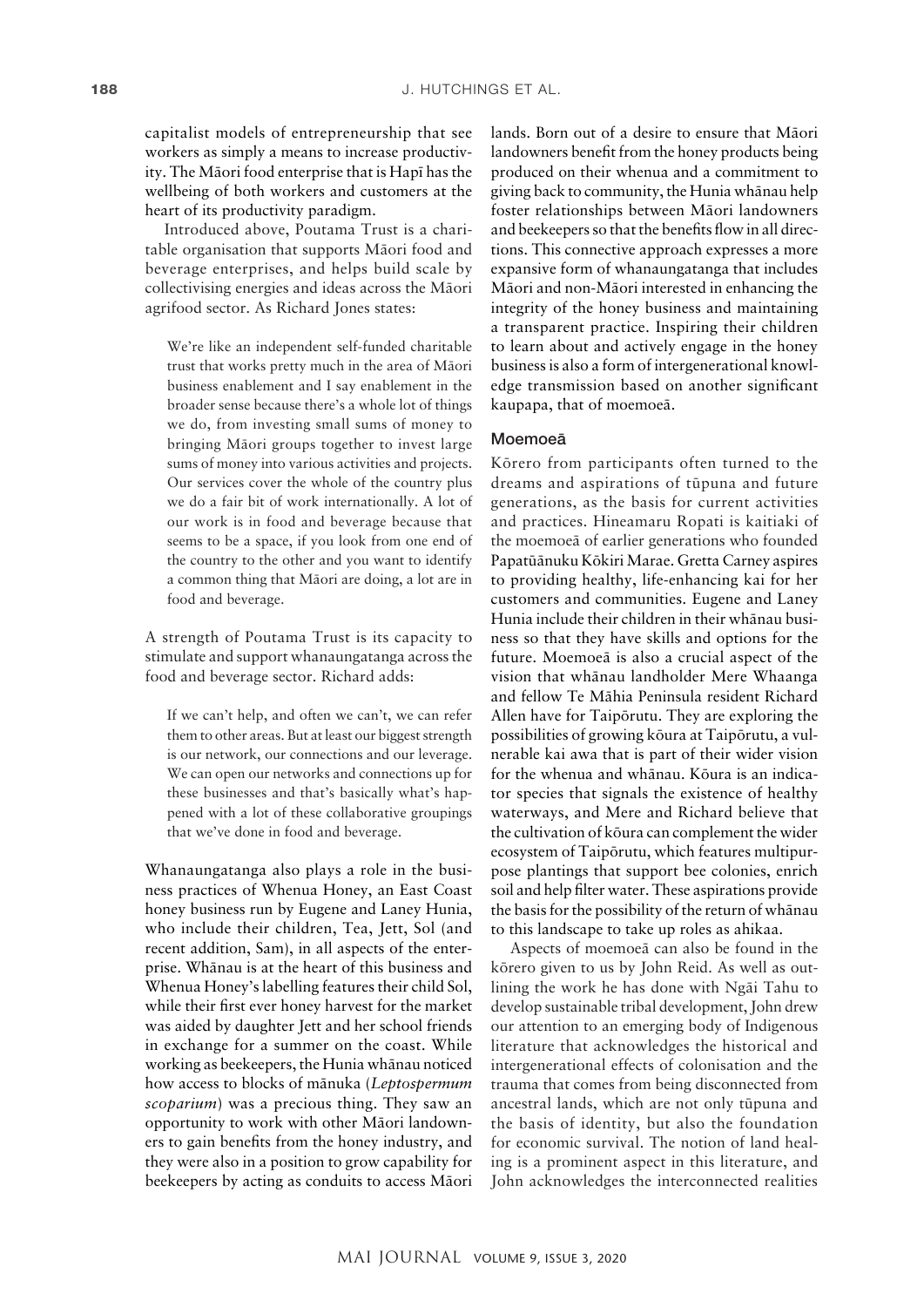of land and peoples when he argues, "The healing of land and people is a simultaneous kind of process because if you are harming the land you are harming yourself as that's what supports, feeds and connects you." While cognisant of the interpersonal and psychological damage enacted through colonisation and the need for personal and whänau-led healings, John also sees a need to work at regional, national and global levels to recalibrate the way in which landscapes and waterways are managed. John is hopeful that iwi management plans based on kaitiaki principles are beginning to slowly shift non-Mäori and governmental perspectives, and that if you talk and work in a way that is understandable to majority culture, change can happen.

# Türanga

Central to the kaupapa highlighted in participant körero is the emphasis they place on having a cultural standpoint. Ratahi Cross, chair of [Ngai](http://www.ngaitukairangitrust.co.nz/cs/Services.asp?type=5)  [Tukairangi](http://www.ngaitukairangitrust.co.nz/cs/Services.asp?type=5) Trust (the biggest Mäori kiwifruit grower in the country) and chairman of Te Awanui Huka Pak (a collective of 19 Mäori trusts who principally grow kiwifruit in the western Bay of Plenty) produces kiwifruit in the same footprint that his tüpuna used to cultivate kai. According to Ratahi, "If you're going to say that you are the kaitiaki of the whenua, then you really need to honestly know the whenua." Noting that there is sometimes a disconnect between iwi-based claims to mana whenua and actual landowners who have intimate knowledge of the whenua they are kaitiaki to, Ratahi describes the development of the region's kiwifruit industry in the following way:

We understand what grows here . . . We have got a good understanding of the weather cycles that happen with storms [in this area]. So, we know all of that and that's been handed down from generation to generation to generation. We know this area is a good growing area. So what happens after that is that we came together to pick a product that actually can make us a living and we picked kiwifruit.

An embedded understanding of the landscapes that make up a people is also part of the largescale beef and sheep farm Onenui Station, located on Te Mähia Peninsula. The kaupapa of türanga was implicit in the körero of George and Ben Mackey, spokesman and chairman, respectively, of Tawapata South Inc., which runs the station on behalf of approximately 2,000 shareholders. They told us how they farm a 10,000-acre block as a breeding farm, with a third of the land used

for farming and other sections protected under Ngä Whenua Rähui kawenata agreements with some coastal lands retired from farming to allow whänau access to the sea. Ben and George, with trustee Pat O'Brien, manage the farm and have developed innovative collaborations such as a predator-free catchment programme funded by the government. They have also partnered with the aerospace company Rocket Lab, which launches rockets from a hilltop overlooking Waikawa Island. These activities ensure a diverse landscape that can be passed down to future generations, fit for purpose for the times ahead.

A focus on türanga within a kaupapa grounds kaitiakitanga within the complexities of whakapapa relationships that are inextricably tied to the land. Yet, as demonstrated by Gretta Carney's körero, those who are taura here to the whenua they produce kai in also have the capacity to contribute to kaitiakitanga practices through their investment in Kaupapa Mäori. The whanaungatanga capacities of networks such as Poutama Trust also demonstrate how expressions of kaitiakitanga are possible at national levels.

#### Rangatiratanga

Rangatiratanga is closely aligned with kaitiakitanga because in order to enact this kaupapa you need decision-making rights. In the contemporary colonial present of Aotearoa, these decision-making capacities involve engagement with state-based legislation that limits the sovereign capacities of mana whenua. Yet körero from our participants demonstrate how the flourishing of kaitiaki values can still prevail under these conditions. For example, Caleb Royal (Ngäti Raukawa ki te Tonga) works on behalf of the hapü of Ötaki, on the Kapiti Coast. He engages with the Regional Council as a mandated representative, acting as kaitiaki for whenua, repo, tuna and tangata. His sphere of work includes resource consents, development, environmental monitoring and, more recently, expressway development. Like all roading projects, the Kapiti Expressway has had environmental, social and cultural impacts on local communities. Houses have been moved, roads diverted, and ecosystems modified. Yet these developments also provide opportunities for local hapü and marae to express decision-making powers within the legislative frameworks of the Resource Management Act 1991 and the Land Transport Act 1998. As Caleb notes:

It's a very significant area from the perspective of an iwi lens. It's actually a really significant area in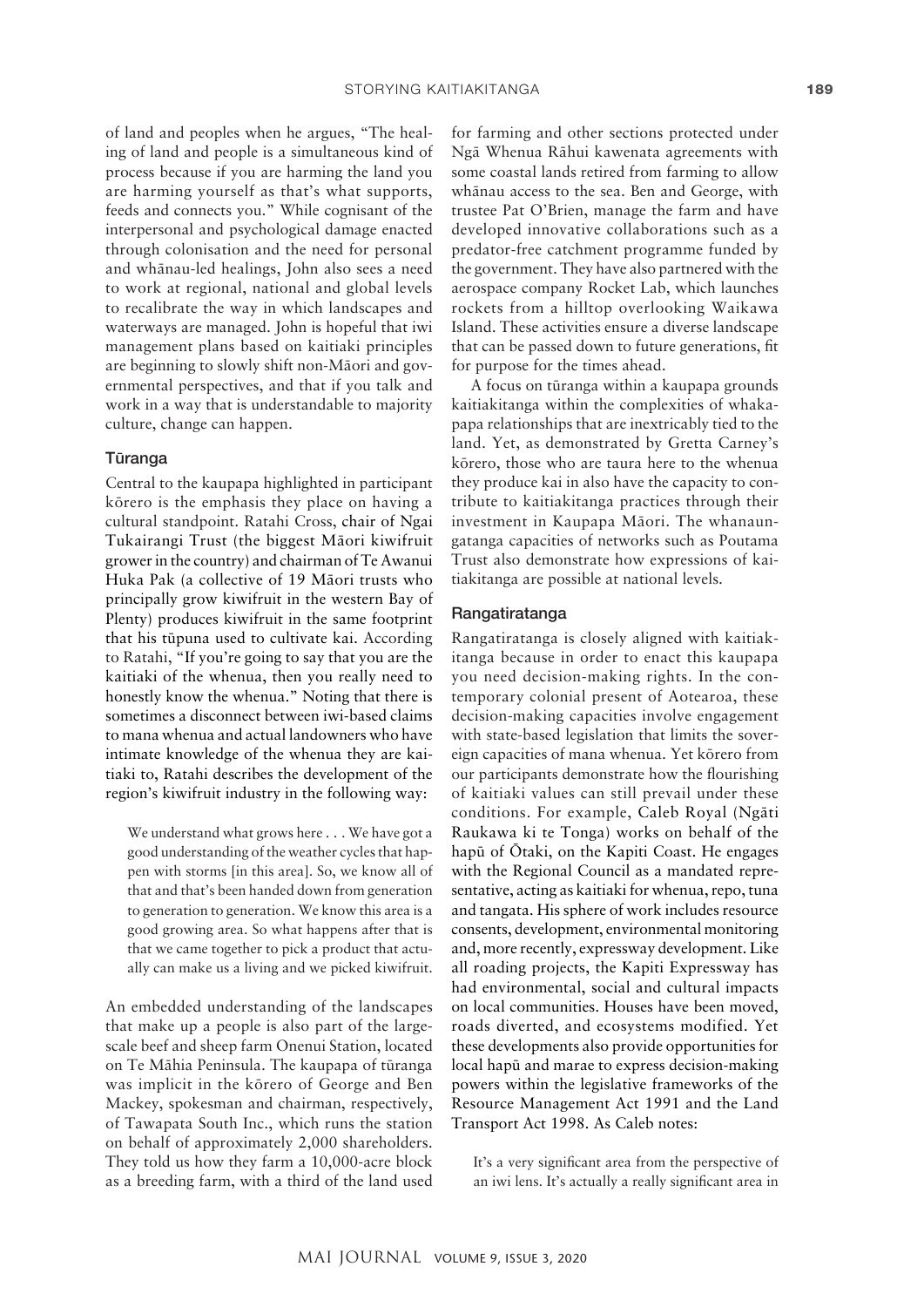that it's the boundary between our two iwi and we have had a few skirmishes about where the boundary sat. So, it's a good sort of indicator of where our boundaries sit now. But, because they didn't want to plant it out because it was going to be too expensive, we negotiated a licence to occupy that land. So, it's obscure, it's like little parcels of land in and around a spaghetti junction of roads. But, with that we've managed to put, I think I got twenty sheep down there and three cattle.

The expression of rangatiratanga is also central to a food-growing project led by Manaia Cunningham of Koukourarata Marae on the Banks Peninsula. Manaia (Ngäti Irakehu, Ngäi Tahu, Ngäti Mutunga) leads work on the marae's market gardens which contribute to wider community aims such as employment, education, business opportunities and papakäinga. Kai such as mussels and potatoes are the distinctive contribution that this community makes to a Mäori food system. According to Manaia, "Mussels and rïwai are a great start and are our natural assets that we should be feeding our visitors because that's our mana." Here Manaia's comments reflect an underlying understanding that growing kai that connects to the longer history of cultivation practices in the area is a mana-enhancing activity tied to the larger ideal of tino rangatiratanga for peoples in particular places.

Expressions of rangatiratanga at Koukourarata Marae are also evident in their approach to understanding the science behind the food production they undertake alongside the values of being organic that they uphold. Their work with the Biological Husbandry Unit at Lincoln University has enabled the hapü to explore new ways to grow organic Mäori potatoes through the use of mesh cloches. As Manaia notes:

So that is fantastic and will help with our science because potatoes can get diseases such as blight. We're also organic, so we don't spray. Commercial farmers use eighteen different synthetic chemicals. So when you buy a box of potatoes, there are eighteen different varieties of chemicals on them. Not our potatoes. We put a mesh over them—so imagine seeing a hectare of this blanket. It looks awesome. And then the blanket lifts as the rïwai grows and it's awesome. One thing about Mäori potatoes is that they don't have big yields. The big commercial varieties produce a kilo and a half of potatoes. Ours only give around six hundred grams—you get three big ones and heaps of baby ones.

Control of the chemical inputs that enable kai to flourish means that expectations about what a rïwai should look like, and how much a section of whenua can produce, requires a scaling back of entrenched ideas about how food in supermarkets should appear. Manaia also sees kai as a connecting agent that makes the whenua it is grown in the conduit to the bodies that consume the kai. As Manaia argues, "When you get our kai or eat our product, that kai comes from the ground that goes into your mouth. It goes inside you therefore you're part of the whenua."

Like all kaupapa, the values underpinning Koukourarata Marae's practices are all interconnected. One cannot discuss rangatiratanga without including and understanding the concepts of mana and manaakitanga. Yet strategically identifying specific kaupapa related to food growing (and consumption) can help reveal, and make more meaningful, the larger woven universe out of which Kaupapa Mäori food-growing practices emerge. Körero from our participants suggest that these individual enterprises, actions and activities form part of a larger whole guided by kaitiakitanga as a cultural, economic and epistemological standpoint. We argue that incorporating such kaitiakitanga-based food stories into a national discussion about farming, food and hospitality can enhance our available vocabulary for understanding food systems and help ground wider discourses of sustainability that dominate discussions of how to care for natural resources and people.

# Kai Ora: Exploring a Kaupapa Mäori food systems approach

A key finding of this project is the prevailing focus of our participants on how food growing is connected to wider aspects of social and cultural wellbeing. We understand from the diverse körero of our participants that a range of factors interact to form a Kaupapa Mäori food system. These factors are interconnected, complex and exposed to tribal, national and global politics, and can be understood within the kaupapa of kaitiakitanga, whanaungatanga, moemoeä, türanga and rangatiratanga. Food systems are complex, not linear, and they are populated by diverse webs of life that begin within the soil and connect to people, landscapes and waterways through the behaviours and actions taken (Chase & Grubinger, 2014).

Kaupapa Mäori theory is a tool that enables Mäori to comprehend and understand the world we live in, assisting in making sense of the dynamic connections between objects and actors and providing a space to articulate and organise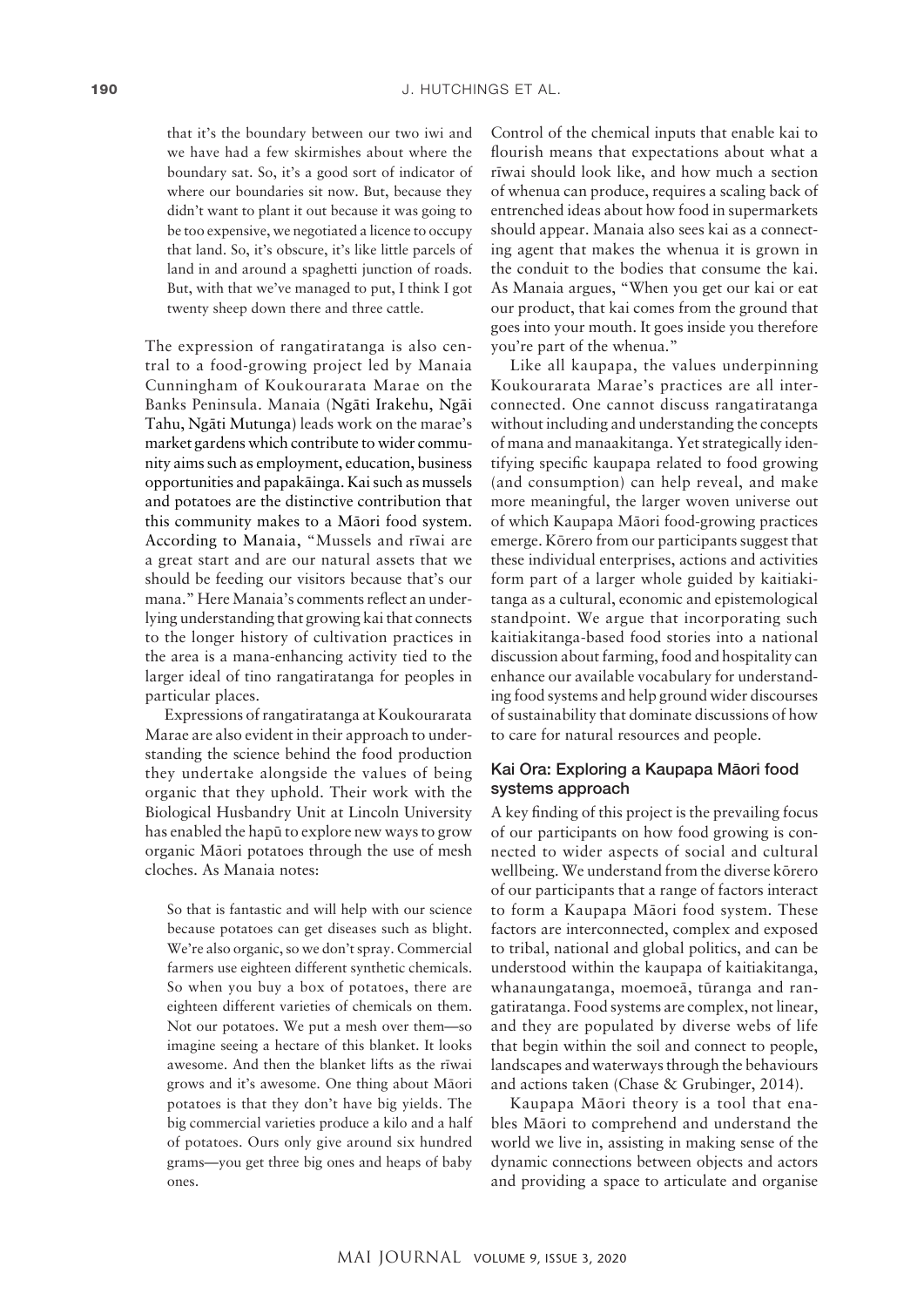Kaupapa Mäori goals and aspirations. Developing a Kaupapa Mäori food systems approach builds on other Mäori food models such as Hua Parakore (Hutchings, 2015; Hutchings et al., 2012), local experiences of understanding Mäori food security and sovereignty issues in different local areas (Moeke-Pickering et al., 2015) and other Indigenous food systems and practices (Kuhnlein et al., 2013; Kurashima et al., 2019). When understood through a ki uta ki tai approach, food is not simply a commodity to be exchanged on a market; it is a conduit between land, waters and peoples, linked together by underlying Kaupapa Mäori principles that hold the potential to heal lands, waters and peoples.

The wellbeing outcomes that flow from Kaupapa Mäori land and water food practices include sophisticated land healing and regeneration practices that restore the biodiversity and mauri of whenua, ecosystems, species and soils across whole landscapes. Practices that foster cultural treasures such as mära kai, köura, wild and cultivated food and crops, and tuna, as well as surrounding habitats, all lead to a strengthening and regeneration of wider cultural landscapes. These practices could be entrepreneurial and lead to greater self-sufficiency for whänau, hapü and iwi by encouraging resilient cultivation that contributes to greater food sovereignty and food security. Securing better access to nutritious and affordable foods could contribute to local transition economies that aim to develop flourishing communities beyond oil dependency (Hopkins, 2008). A focus on nutritious foods grown in healthy soil also requires good composting and waste treatment practices that enhance the flow of mauri through the web of life that is soil. Acknowledging that our day-to-day practices could enhance the health of our lands means that we can move away from an extractive approach to nature and towards understanding the reciprocal obligations that tie us to our lands and waters, in all their diversity. Practices that secure our relationship to lands, waters and peoples could be understood as expressions of greater mana motuhake for whänau, hapü and communities. These practices take for granted the need for collective action and collaborations across diverse sectors, rather than individualistic, profit-oriented approaches.

The Kai Ora food systems approach could lead to ongoing food choices that are culturally appropriate, healthy, affordable, nutritious and healing and that can enhance whänau wellbeing. Using Kaupapa Mäori strategies to build ongoing relationships across a range of enterprises, at varying scales, creates an important platform for collectivisation that has flow-on effects for businesses as well as whänau-led initiatives, with many downstream whänau ora and hauora benefits. Understanding food as a conduit that links lands, waters, ecosystems and peoples will enable a better understanding of how mauri is enhanced or diminished across diverse landscapes by the practices we enact. We believe Kai Ora has widespread application for changing modern-day agrifood thinking and practice. Kai Ora can be used by kaitiaki as a tool and be adapted by diverse Mäori communities, whänau, hapü and iwi to further their kaitiaki agrifood aspirations within localised spaces.

Kai Ora provides an alternative to the economic systems approach upon which larger national and global foods systems are predicated. While there are numerous economic tools for assessing the marketbased value of food systems (Chase & Grubinger, 2014), an emerging body of literature explores how one can measure or account for culturally defined or distinct cultural values, where productivity is reframed to achieve and enhance wellbeing or healing outcomes within an Indigenous food systems paradigm (Kealiikanakaoleohaililani & Giardina, 2016). The name Kai Ora emphasises a fundamental understanding that wellbeing is central to food production through its ability to nourish and connect us to the Earth and to each other. We regard Kai Ora as a "healing food systems" approach which acts as an antidote to modern universal food systems models. In Kai Ora, a Kaupapa Mäori framework comprising kaitiakitanga, moemoeä, whanaungatanga, türanga and rangatiratanga amplifies the connection between diverse Mäori communities, food, place and practices, and helps facilitate change in modern agrifood business and practice.

#### Enacting Kai Ora

The körero from all of our participants demonstrate that landscapes are multi-use and diverse and have the potential to contribute to intergenerational food security, greater forms of food sovereignty, and diverse wellbeing outcomes for peoples, lands and waters. When this approach is followed, landscapes become "kaitiakitanga foodscapes" or cultural landscapes reflecting a strong set of distinct and diverse cultural values outside of normal economic and production models. By reframing the way food systems and associated discourses are understood through a diverse Mäori economies approach, our research brings into focus the collective actions (Amoamo et al., 2018) that can contribute to wellbeing outcomes, such as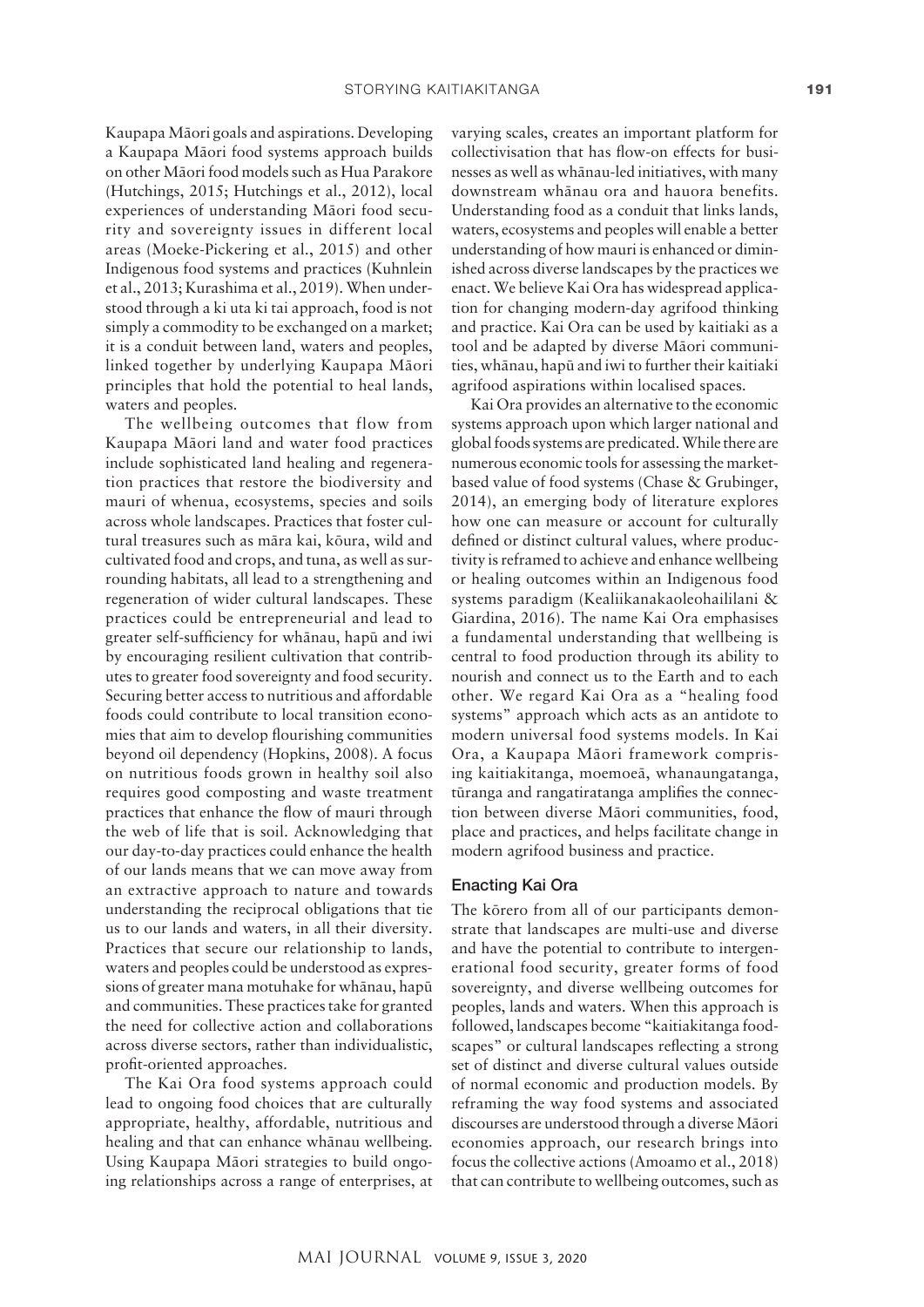resilience, identity, economic interdependence and an ethic of care (Gibson-Graham, 2016). The focus then becomes the dynamic interconnections within Kai Ora and not the individual components. Yet how can individuals, whänau and businesses contribute to, or enact, the Kai Ora food systems approach? We suggest that the kaupapa within this approach will help shape and make visible the implementation of a Kai Ora Mäori food model. These kaupapa can act as a framing for Mäori agribusiness and whänau- and hapü-based food practices in the form of self-reflective questions such as those listed below.

# *Kaitiakitanga*

- How can we evidence a kaitiakitanga food story through day-to-day practices and the supply chains we engage with?
- How are Mäori values and relationships with Papatüänuku restored through the production of food?
- How does the whenua reflect kaitiaki values through greater biodiversity, Hua Parakore approaches and diverse land use practices?

#### *Moemoea–*

- How do you build collective aspirations for Kaupapa Mäori food production?
- How do these collective aspirations contribute to food secure futures for whänau Mäori?
- What are the processes in place for revisiting these collective aspirations?

#### *Whanaungatanga*

- Who are the key communities required to build a strong foundation for a Kaupapa Mäori food systems?
- What are the mechanisms that enable Kaupapa Mäori food production to stay connected and build interest within Mäori communities?
- How can whanaungatanga be used to ground a food distribution and exchange system?

#### *Tu–ranga*

- How are our food production practices upholding place-based Mäori food production and distribution practices?
- How are cultural landscapes reflected within food production?
- How do we return to eating our cultural landscapes?

#### *Rangatiratanga*

• How can Kaupapa Mäori food production enhance diverse Mäori economies?

- How are resources and power being shared?
- How do you ensure that the mana of the food system and the people within it is upheld and extended?

These questions guide and offer possible pathways for individuals, whänau and businesses to begin to each contribute to a wider Kaupapa Mäori food systems model being adopted. A crucial aspect of such a model is the production of food that is grown in balance with Papatüänuku to maintain the mauri of the whenua and regenerate landscapes. A range of practices can help facilitate this action, such as kaitiakitanga practices that promote soil health and stewardship, eliminating pesticide and agrichemical use, controlling genetic modification and reducing non-natural inputs. This strongly reflects and mirrors the approach and practice already framed and used by Hua Parakore food production systems (Hutchings et al., 2012), providing another tool for this pathway and offering a beacon of hope for change for Mäori food growers, retailers and consumers. While many Mäori food producers have yet to embark on this approach, this is an important aspect of a Kaupapa Mäori-led agrifood systems model being accepted and enacted.

If adopted widely, the Kai Ora food systems approach has potential to generate a large range of benefits and outcomes, including human health and wellbeing; sustaining the mauri of our lands and waters, ecosystems, and biodiversity; and recreating cultural landscapes. It provides the basis to promote the balance of economic and competitive advantage with cultural, social and environmental imperatives and poses alternatives to those consumers wedded to large-scale, production-driven, monocultural food crops grown through intensive and industrialised practices and accessed via supermarkets. It also shifts our agribusiness thinking away from resource exploitation and service and towards respecting our environment and ecosystems as a whole, where we give back what we take. By enacting an ethic of kaitiakitanga, which is the grounding kaupapa for the Kai Ora model, we will achieve a greater understanding of our food-growing capacity, along with our retailing and consumption activities.

Understanding how our food systems are so intimately interconnected to the health and wellbeing of individuals, whänau, lands and water is a crucial first step. The körero shared by our participants offer success stories of how Mäori agrifood practices have been achieved and enacted. Together, through Kaupapa Mäori principles, we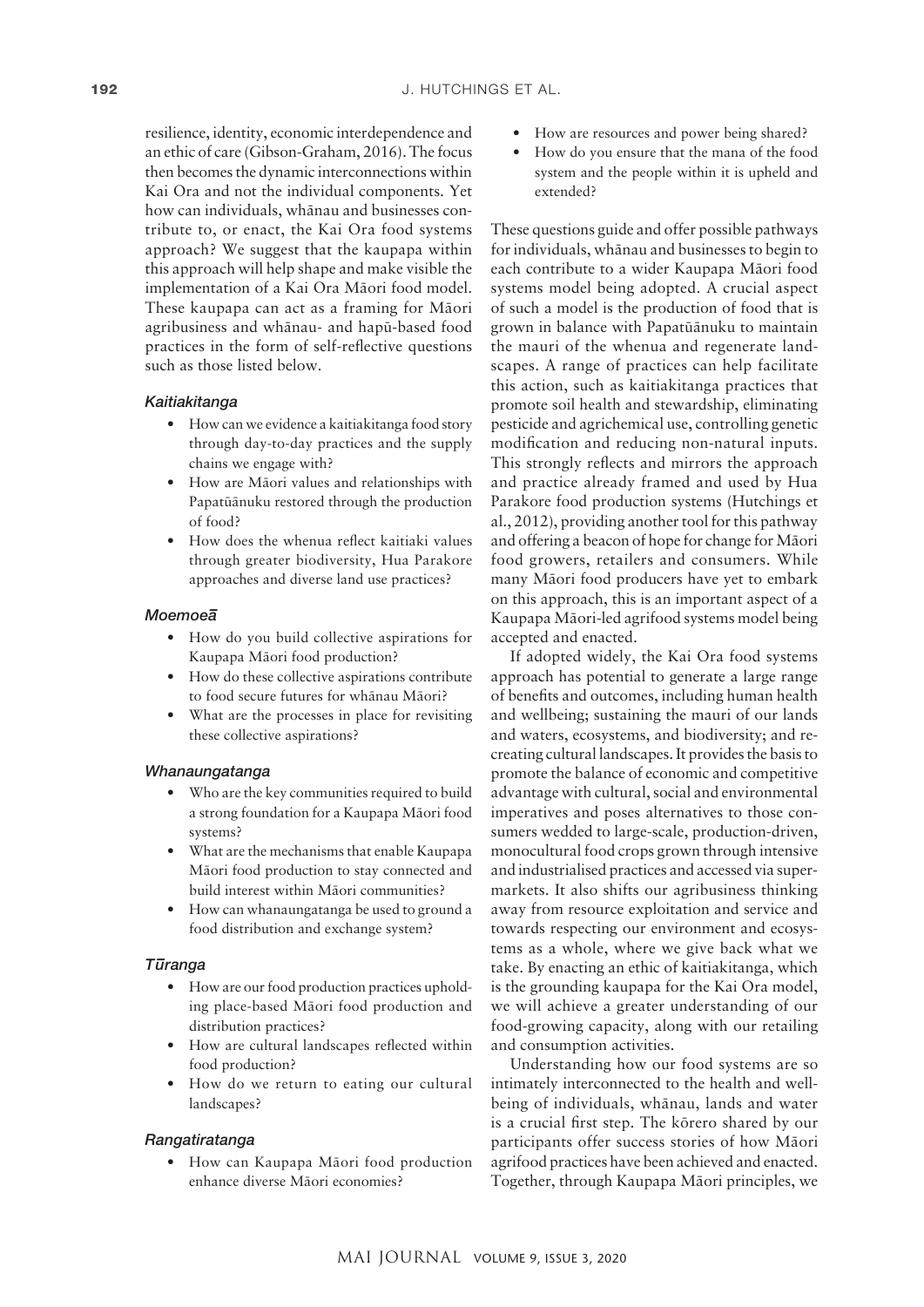#### STORYING KAITIAKITANGA 193

offer a Kaupapa Mäori food systems approach to foster new understandings of how the food we engage with daily has its own conditions of production predicated on non-Mäori principles, and how there is an existing community of Mäori practitioners who dream of food differently, as a conduit across lands, waters and peoples, and as a vehicle towards greater individual and community wellbeing and rangatiratanga. Our participants' körero all show that Kaupapa Mäori values and principles can instigate change at varying levels within society. By shining a light on these local sources of wisdom and by collectivising these stories, we embellish a wonderful series of learnings and teachings for the future.

#### **Glossary**

ahikaa continuous occupation atua ancestor with continuing influence awa water hapū subtribe hauora health, wellbeing Hua Parakore Indigenous hallmark of excellence for food and product production iwi tribe kai food kai ora healthy food kaimahi staff, workforce kaitiaki custodian, guardian kaitiakitanga mutual obligations of guardianship kaumätua elders Kaupapa Mäori Mäori principles and approaches kawenata contract ki uta ki tai to the mountains, to the sea körero story, account köura freshwater crayfish kuia female elder mahika kai food gathering mana prestige, status, authority, influence, integrity; honour, respect manaakitanga hospitality mana motuhake customary authority exercised by an iwi or hapü in an identified area mana whenua territorial rights, power

manuhiri visitors mänuka tea tree mära kai gardens mauri life force

rangatahi youth

repo wetlands rïwai potatoes rongoä healing tangata people tau utu utu reciprocity

tuna eel tüpuna ancestors wairua spirit whänau family whänau ora family health

moemoeä dreams and aspirations Ngā Whenua Rāhui funding programme that protects the natural integrity of Mäori land and preserves Mäori knowledge öhanga growing prosperity, economic capital oranga human wellbeing and health oranga o te whänau family wellbeing papakäinga collective form of Mäori living Papatüänuku Earth mother rangatiratanga self-determination, authority and control röpü tikanga rangahau advisors and experts tangata whenua Indigenous people of the land tätai hononga building social capital taura here urban kinship group Te Ao Tūroa the natural world tiaki taiao maintaining and enhancing natural capital tino rangatiratanga self-governing; having absolute independence and autonomy tūranga a place to stand whakapapa ancestral connections whanaungatanga building relationships

# **References**

whenua land

Amoamo, M., Ruwhiu, D., & Carter, L. (2018). Framing the Mäori economy: The complex business of Mäori business. *MAI Journal*, *7*(1), 66–78. <http://doi.org/d26p>

from the land